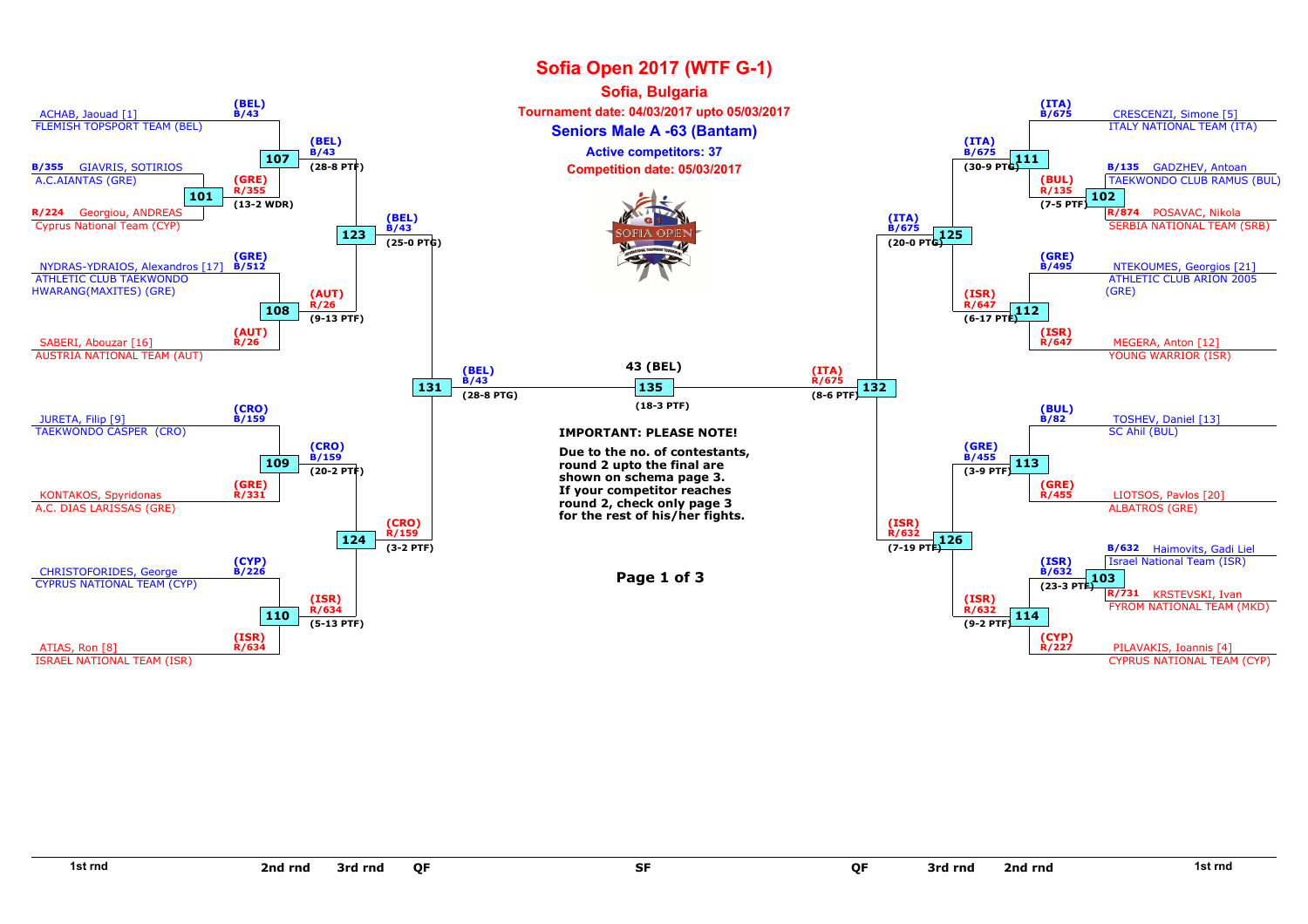

SF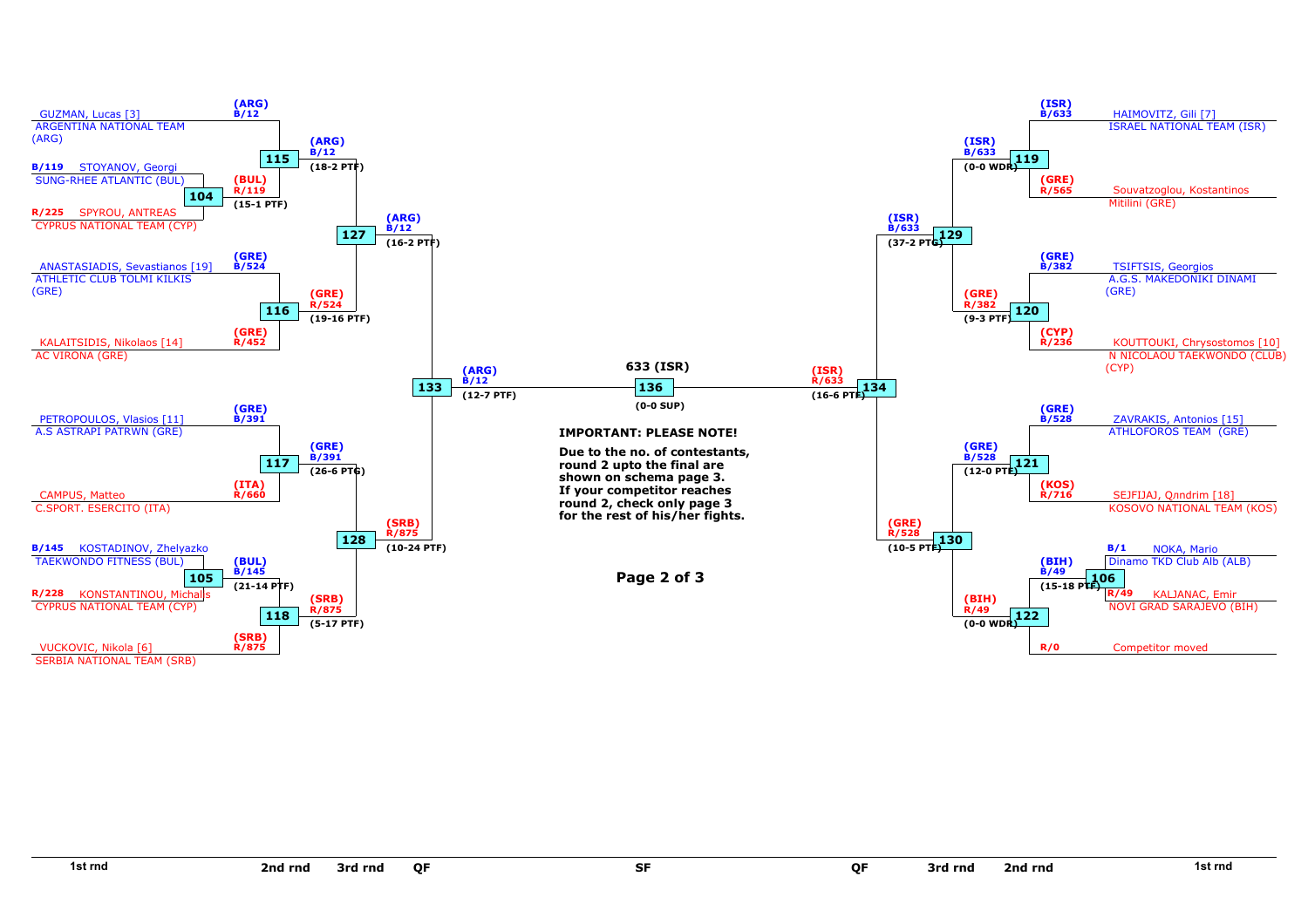

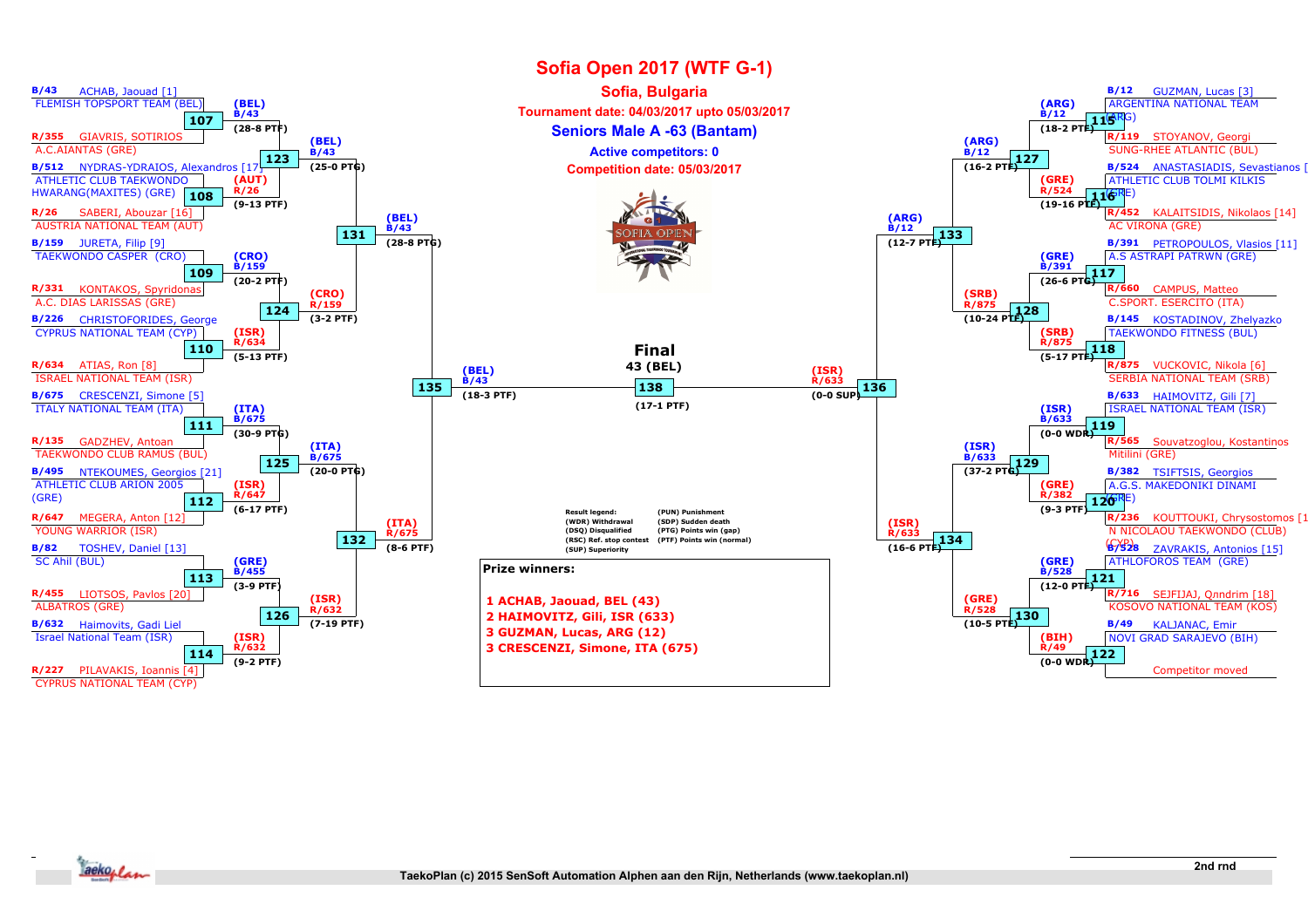

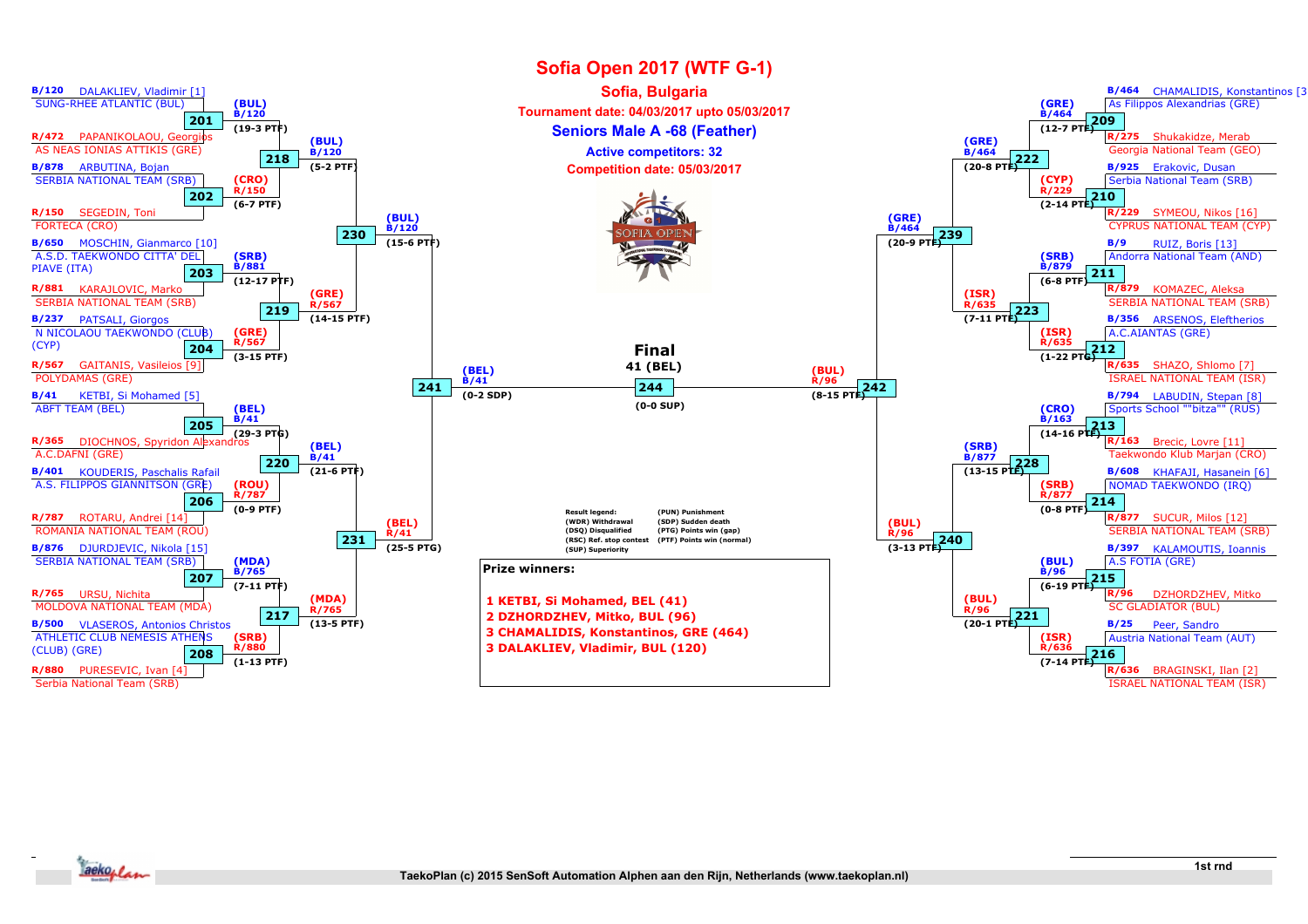# Sofia Open 2017 (WTF G-1) Seniors Female A +73 (Heavy) Sofia, Bulgaria Tournament date: 04/03/2017 upto 05/03/2017 Competition date: 05/03/2017 Active competitors: 8





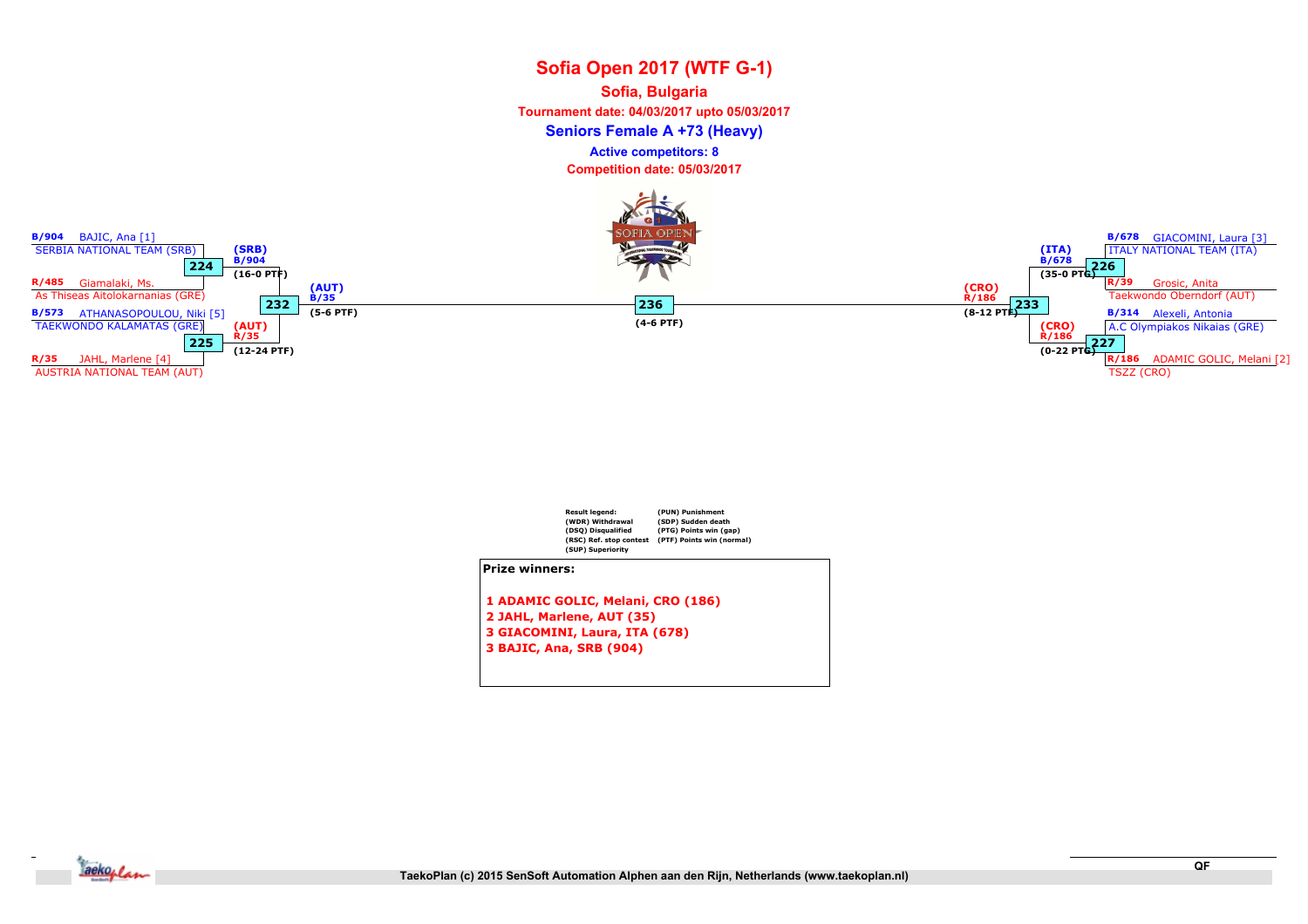

(PLE)

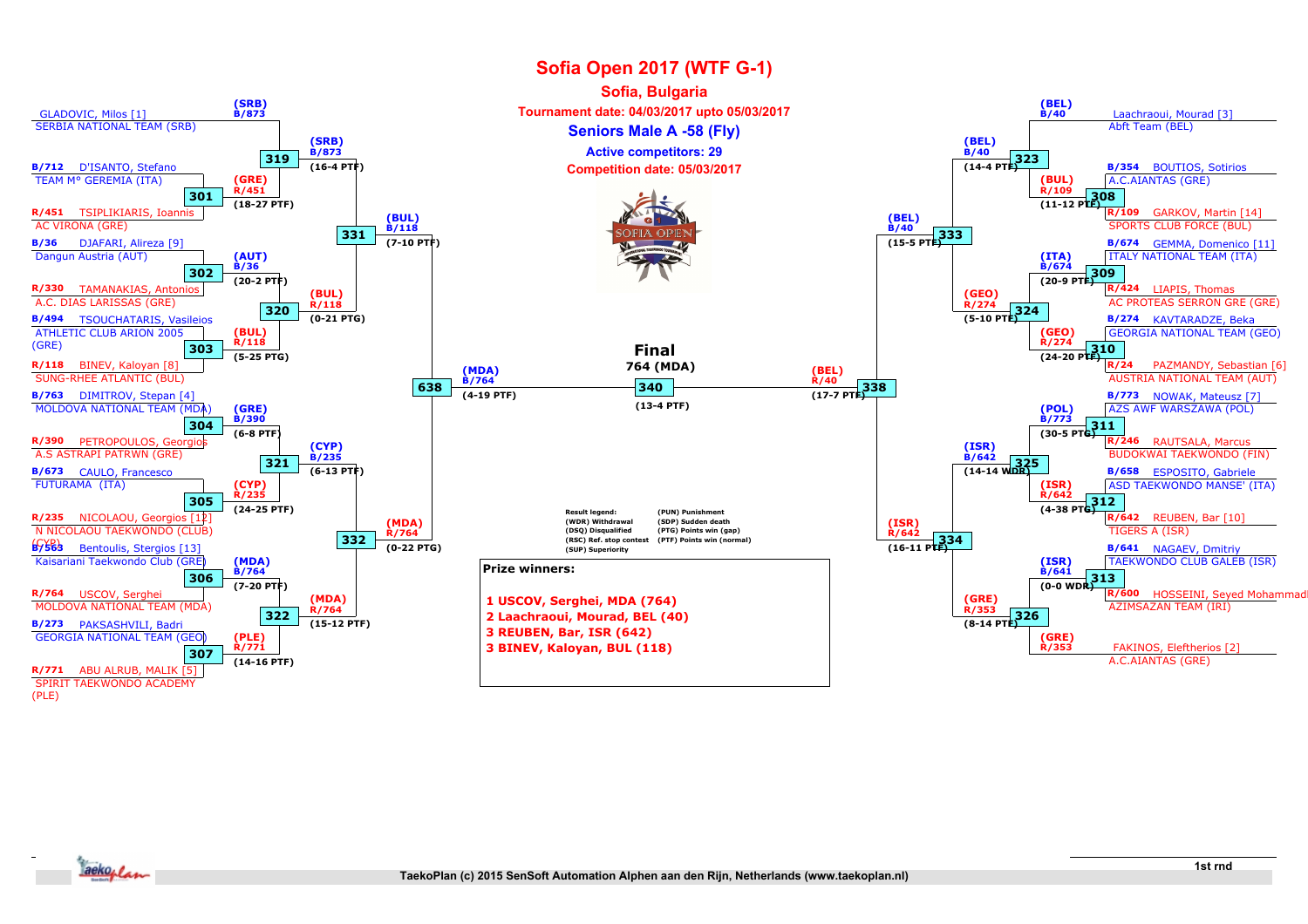#### Sofia, Bulgaria

Tournament date: 04/03/2017 upto 05/03/2017

Seniors Male A -80 (Welter)

Active competitors: 13

Competition date: 05/03/2017



- 2 KARAJLOVIC, Ivan, SRB (887) 3 RABIJAC, Stojan, SRB (886)
- 
- 3 RADOJKOVIC, Aleksandar, AUT (28)

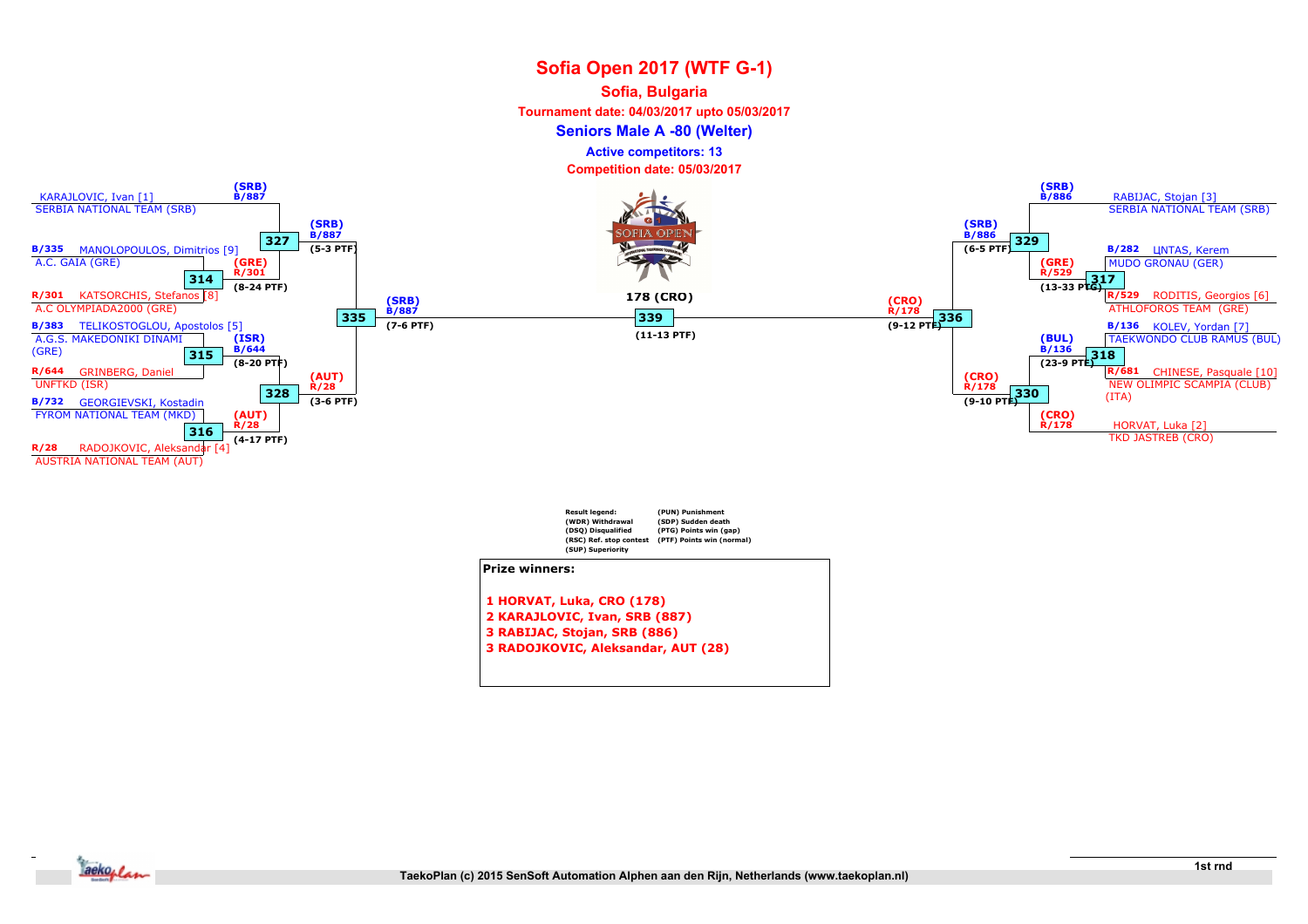

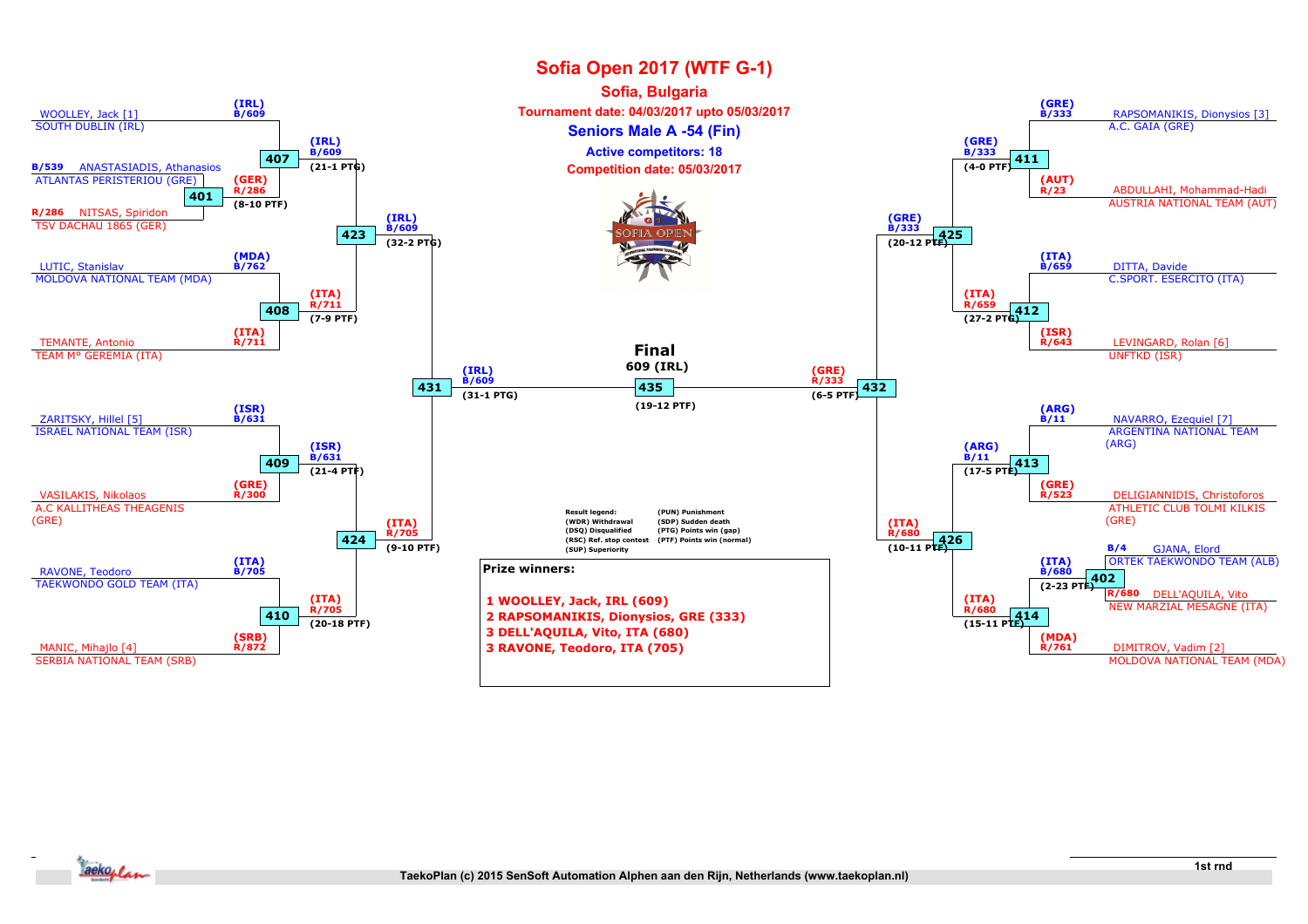

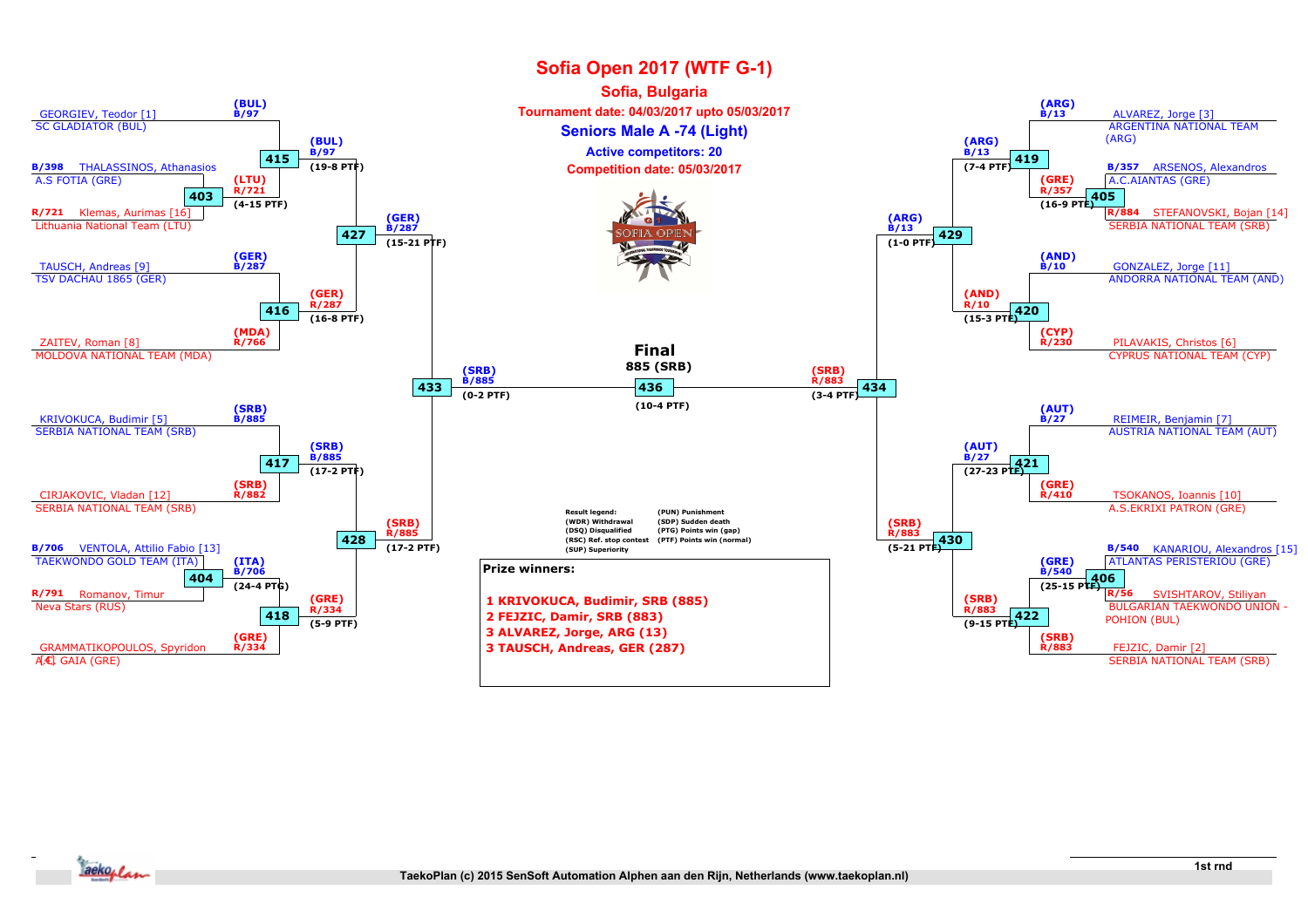### Sofia, Bulgaria

Tournament date: 04/03/2017 upto 05/03/2017

Seniors Male A -87 (Middle)

Active competitors: 11

Competition date: 05/03/2017





3 MILANI, Matteo, ITA (676)

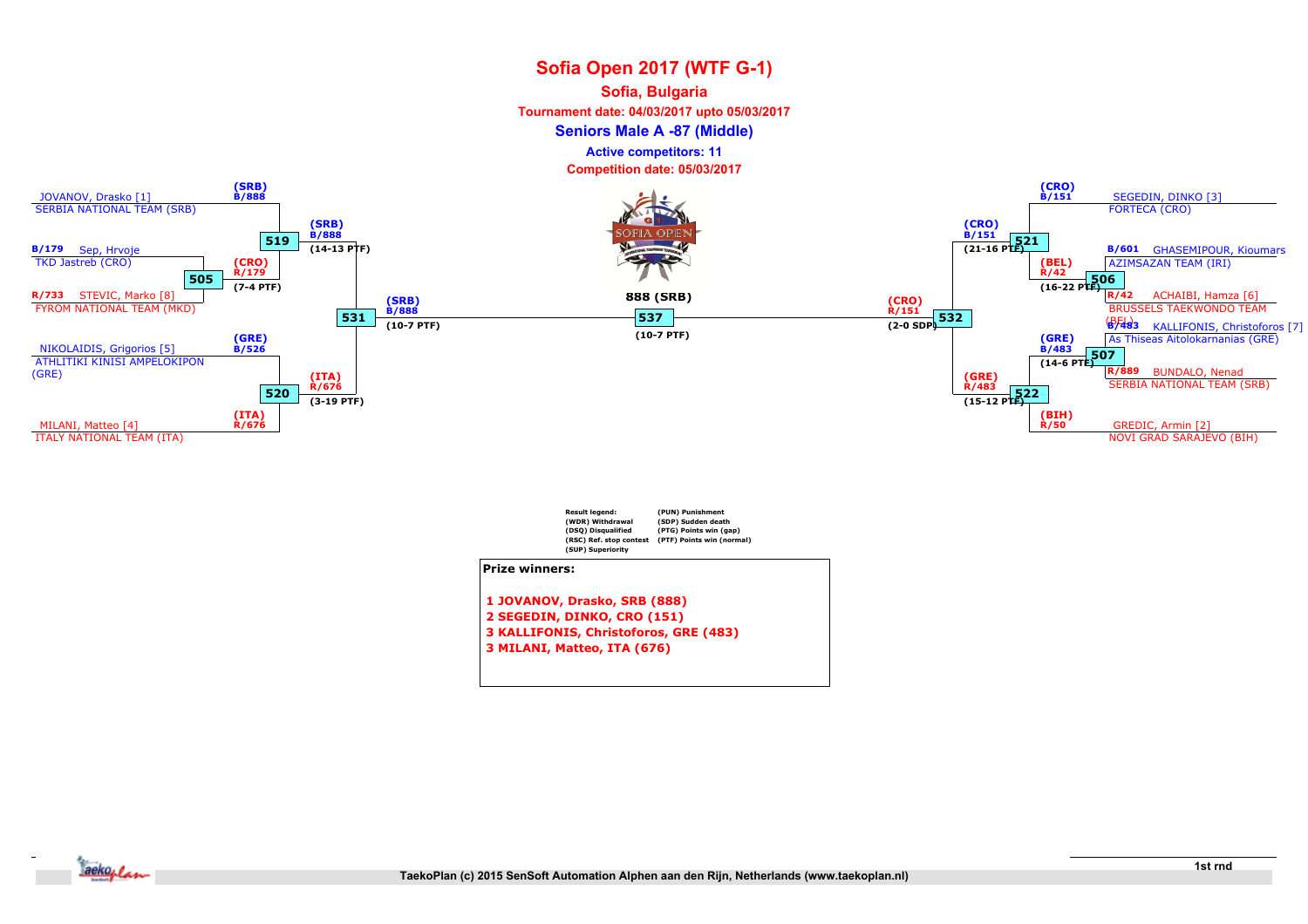### Sofia, Bulgaria

Tournament date: 04/03/2017 upto 05/03/2017

Seniors Male A +87 (Heavy)

Active competitors: 11

Competition date: 05/03/2017



Prize winners:

1 GEORGIEVSKI, Dejan, MKD (734) 2 GOLEC, Vedran, CRO (180) 3 DJURICIC, Marko, SRB (891) 3 Pryazhnikov, Alexey, RUS (795)

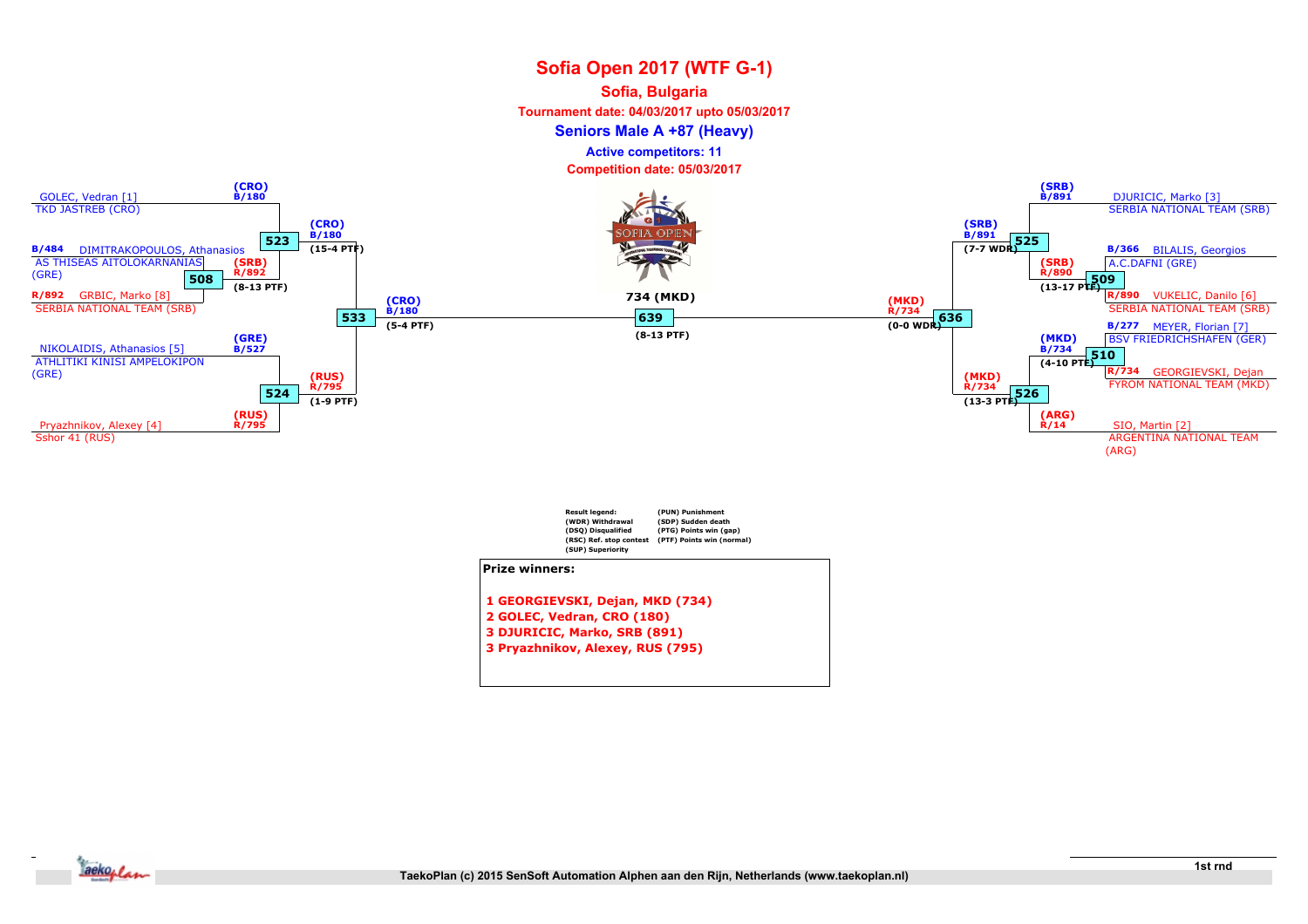

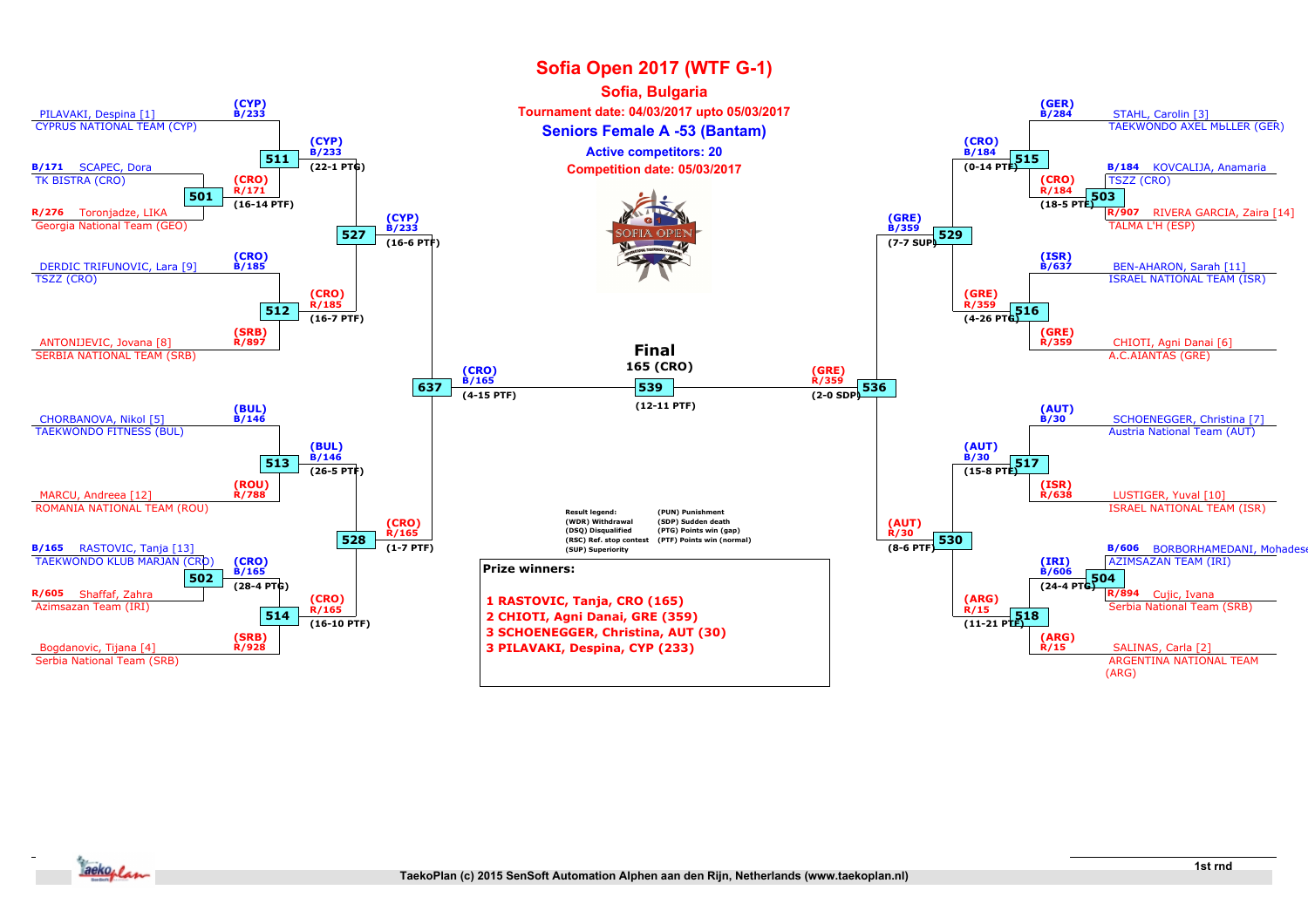#### Sofia, Bulgaria

Tournament date: 04/03/2017 upto 05/03/2017

Seniors Female A -46 (Fin)

Active competitors: 15

Competition date: 05/03/2017



- 2 SMIRNOVA, Maria, RUS (792)
- 3 ISMAILI, Maryam, BEL (46)
- 3 LOVRIC, Natalia, CRO (183)

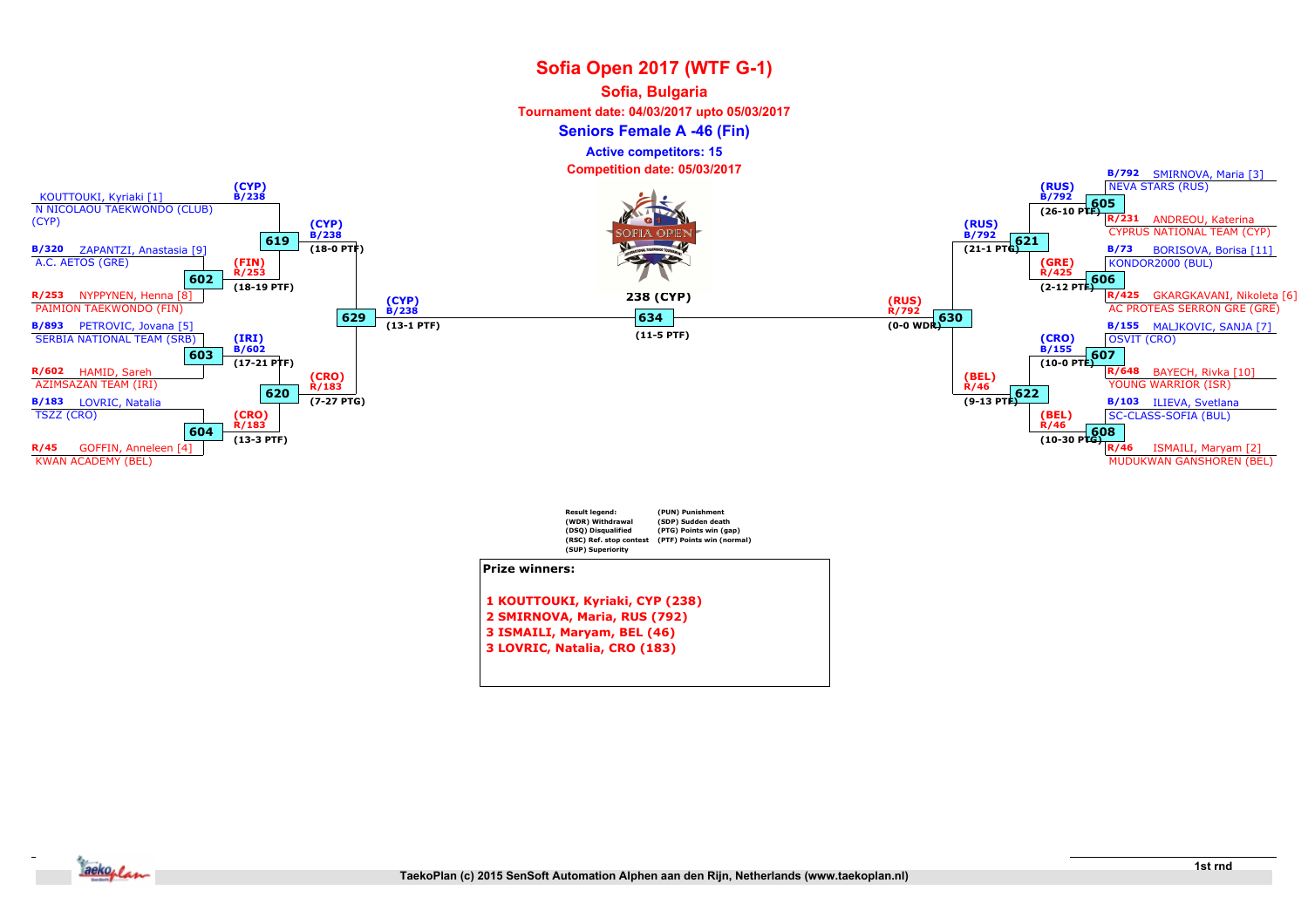

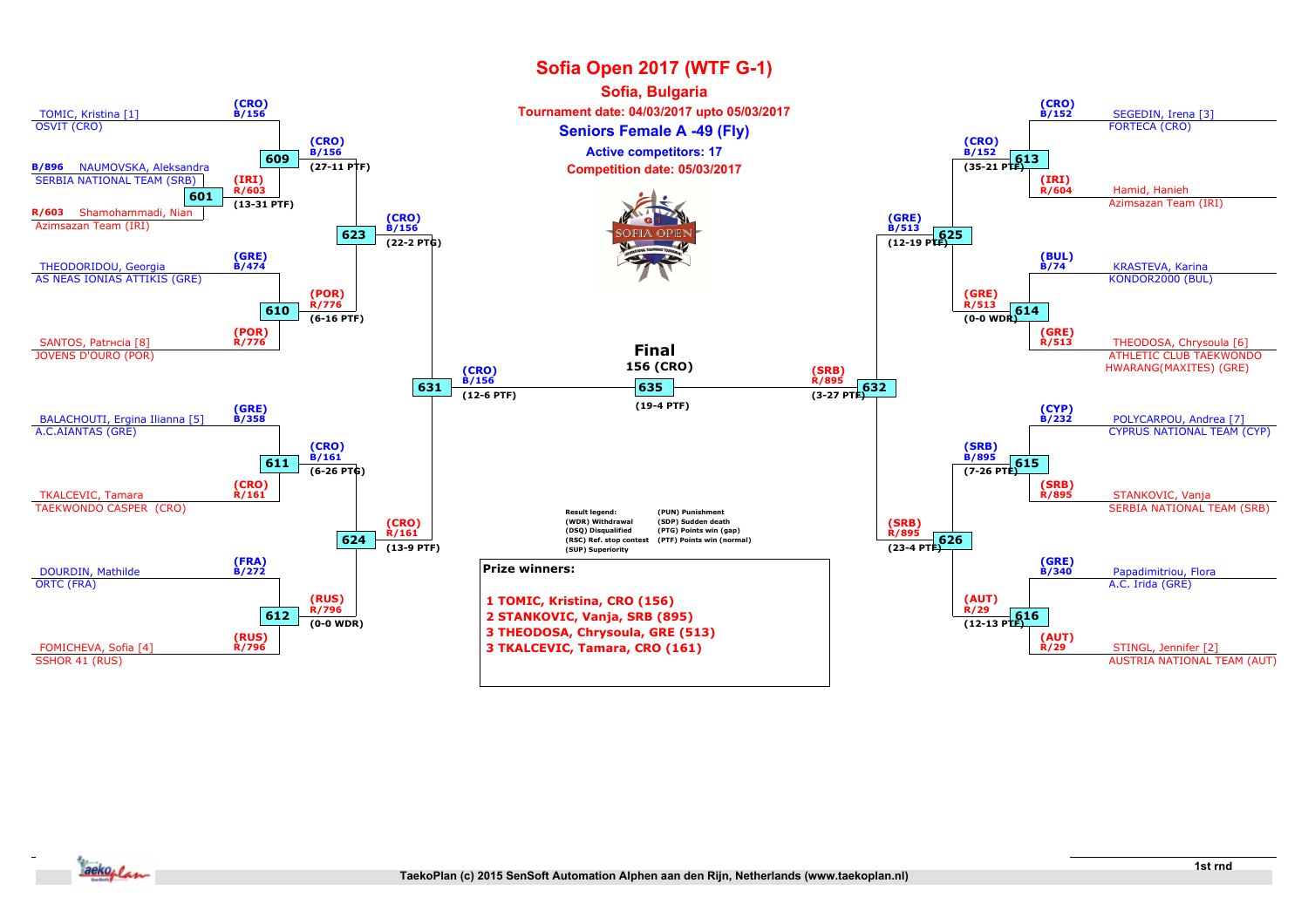# Sofia Open 2017 (WTF G-1) Seniors Female A -73 (Middle) Sofia, Bulgaria Tournament date: 04/03/2017 upto 05/03/2017 Competition date: 05/03/2017 Active competitors: 6





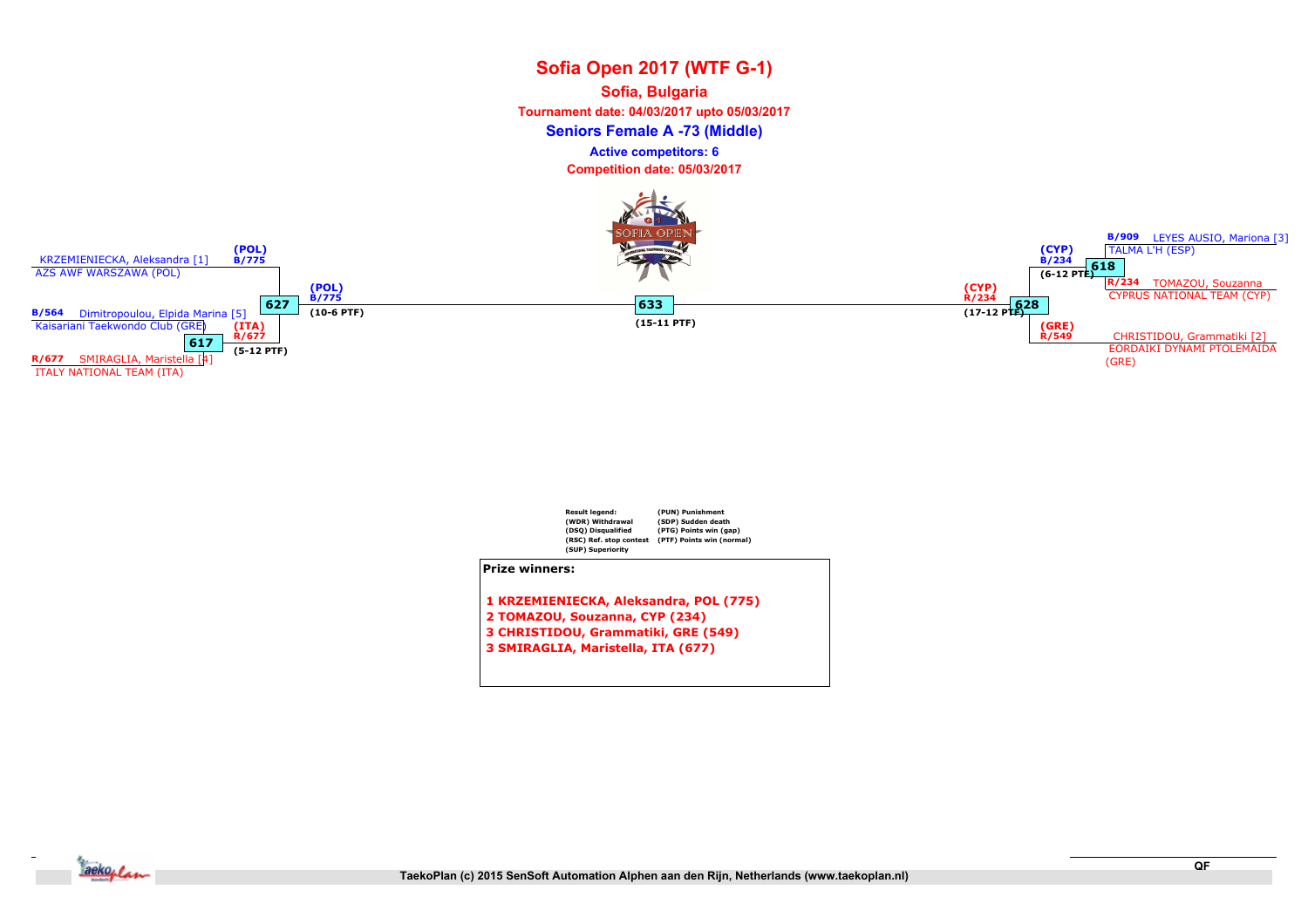# Sofia Open 2017 (WTF G-1) Children Male A -33 (Bantam) Sofia, Bulgaria Tournament date: 04/03/2017 upto 05/03/2017 Competition date: 05/03/2017 Active competitors: 5





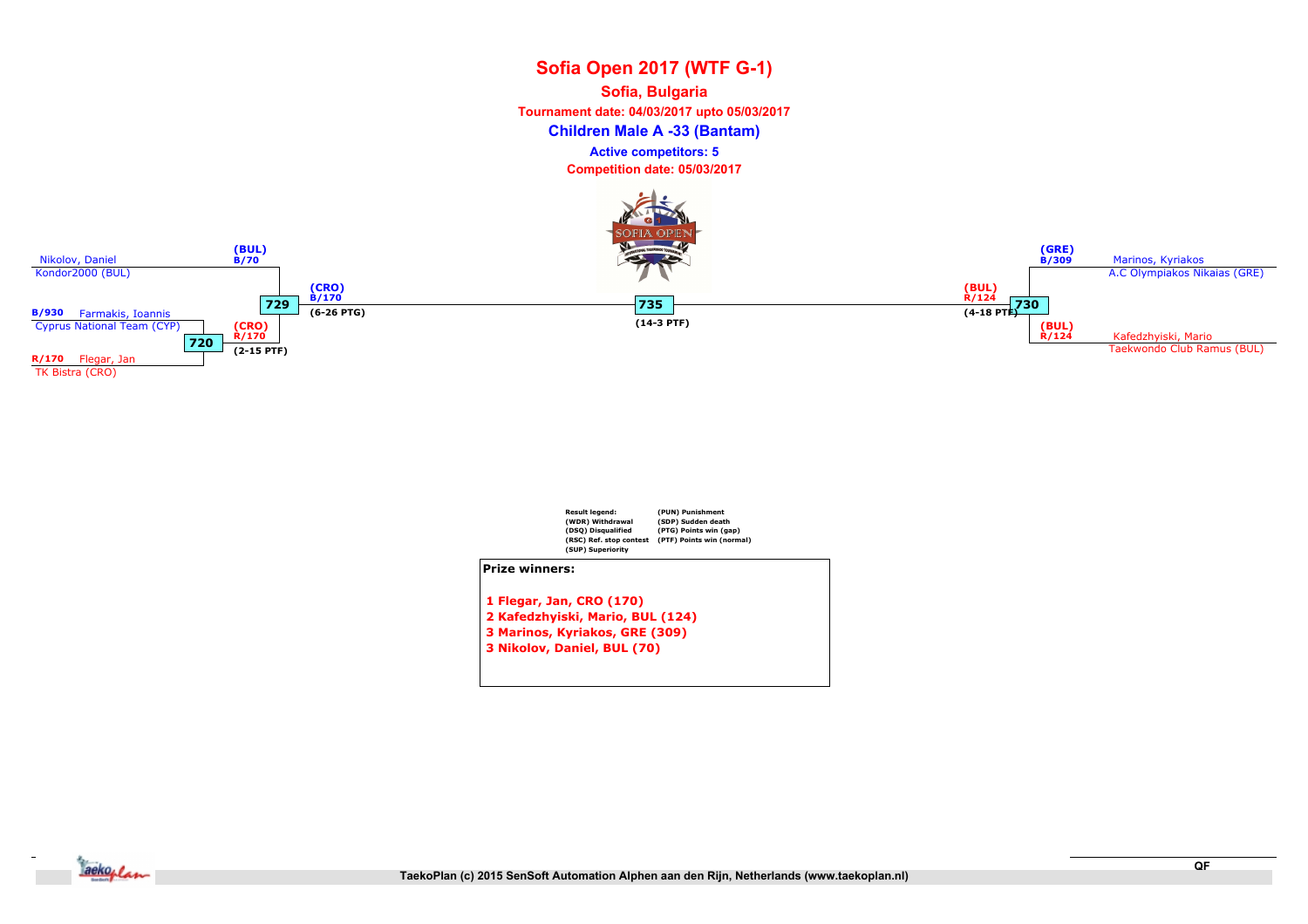

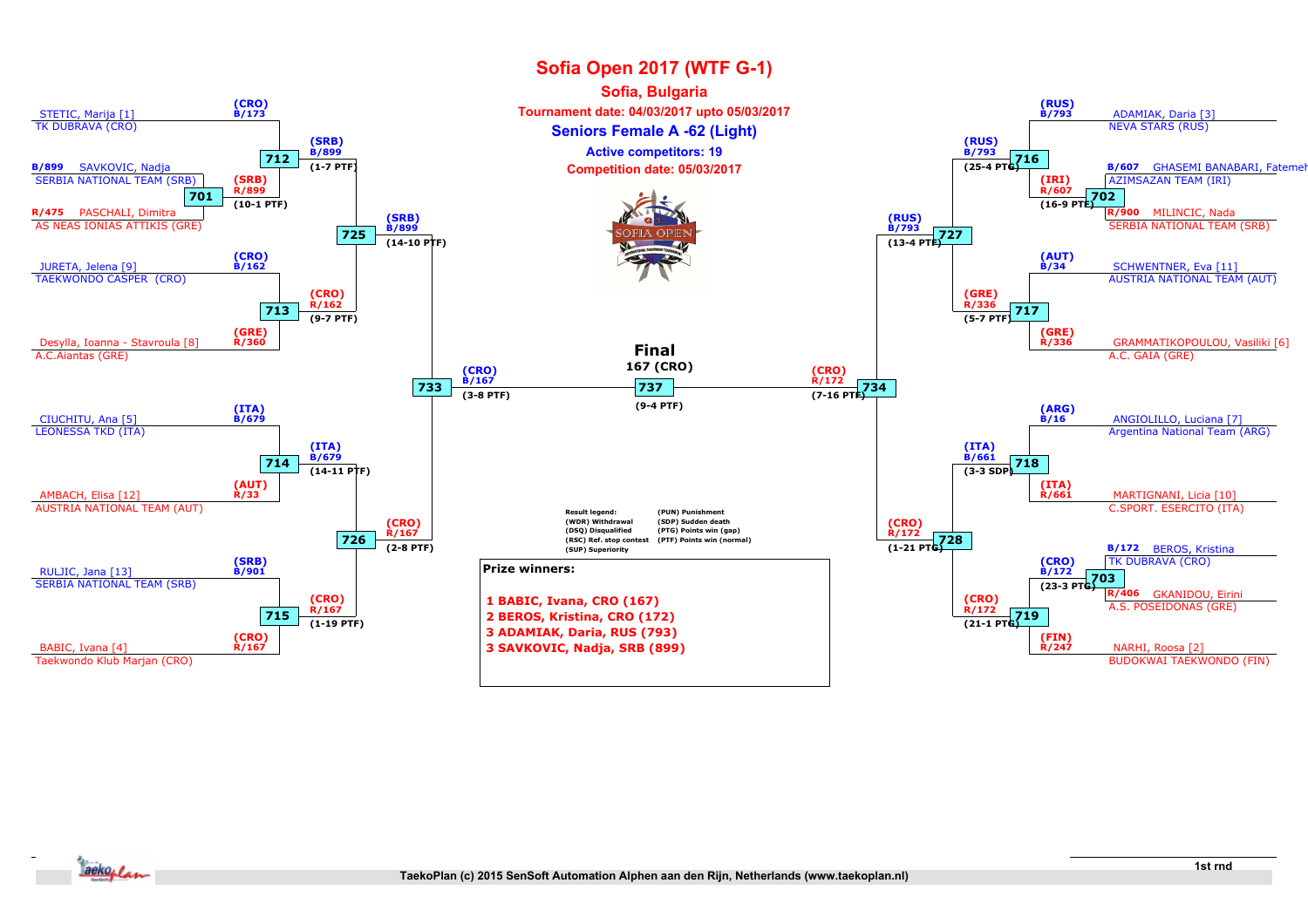### Sofia, Bulgaria

Tournament date: 04/03/2017 upto 05/03/2017

Seniors Female A -67 (Welter)

Active competitors: 16

Competition date: 05/03/2017



3 Gaspa, Cristina, ITA (662)

3 RIZZELLI, Cristiana, ITA (663)

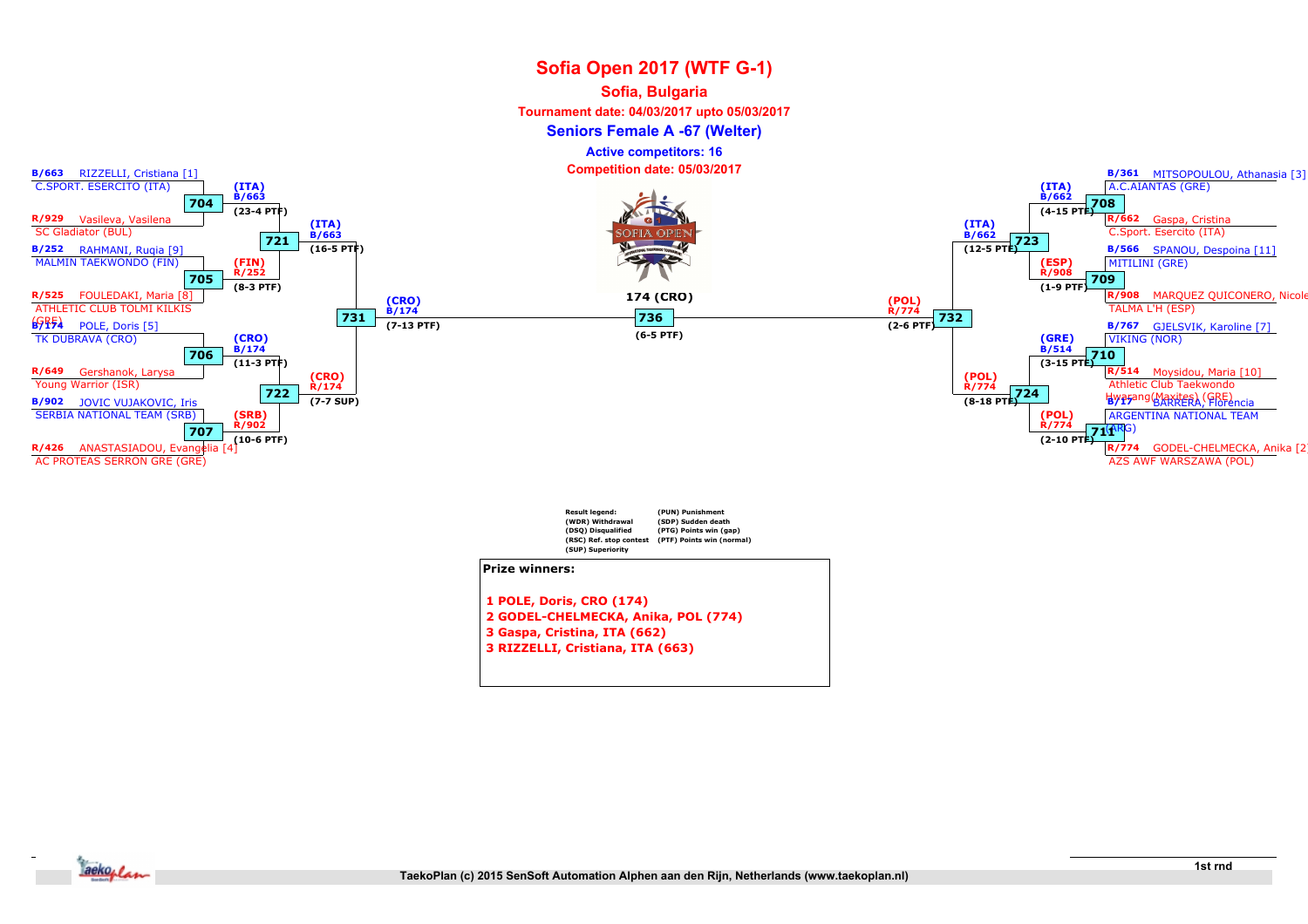# Sofia Open 2017 (WTF G-1) Children Male A -27 (Fin) Sofia, Bulgaria Tournament date: 04/03/2017 upto 05/03/2017 Active competitors: 6

Competition date: 05/03/2017





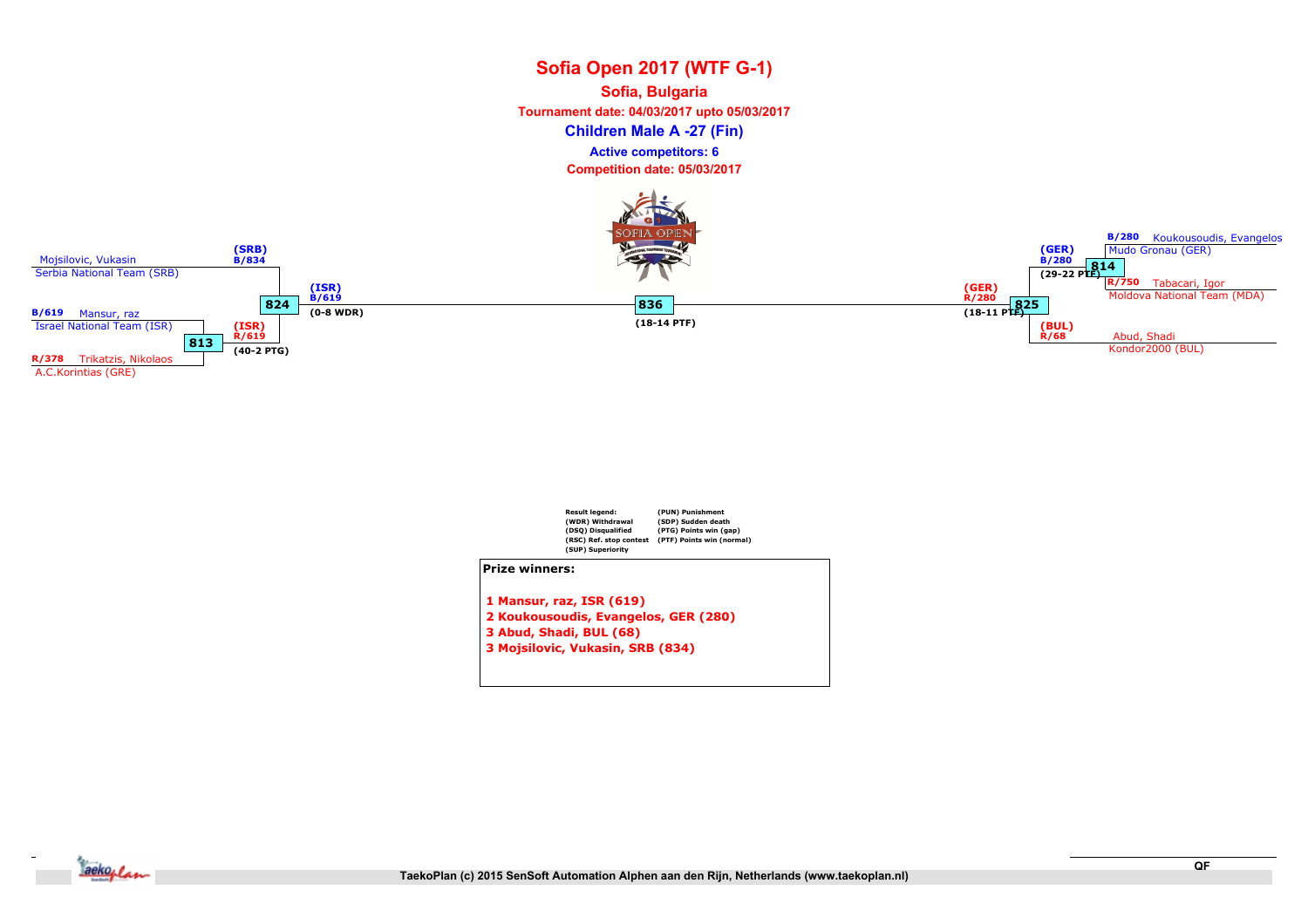Children Male A -30 (Fly) Sofia, Bulgaria Tournament date: 04/03/2017 upto 05/03/2017 Competition date: 05/03/2017 Active competitors: 3



| (BUL)                           | Final<br>69 (BUL) | <b>B/751</b> Rusu, Ianis<br>(BUL)<br>Moldova National Team (MDA) |
|---------------------------------|-------------------|------------------------------------------------------------------|
| Vlaykov, Dimitar<br><b>B/69</b> | 832               | R/98                                                             |
| Kondor2000 (BUL)                |                   | $\frac{R/56}{(24-36 \text{ PTF})}$ R/98                          |
|                                 | $(18-1$ PTF)      | Bogdanov, Tsvetomir<br><b>SC Mission (BUL)</b>                   |



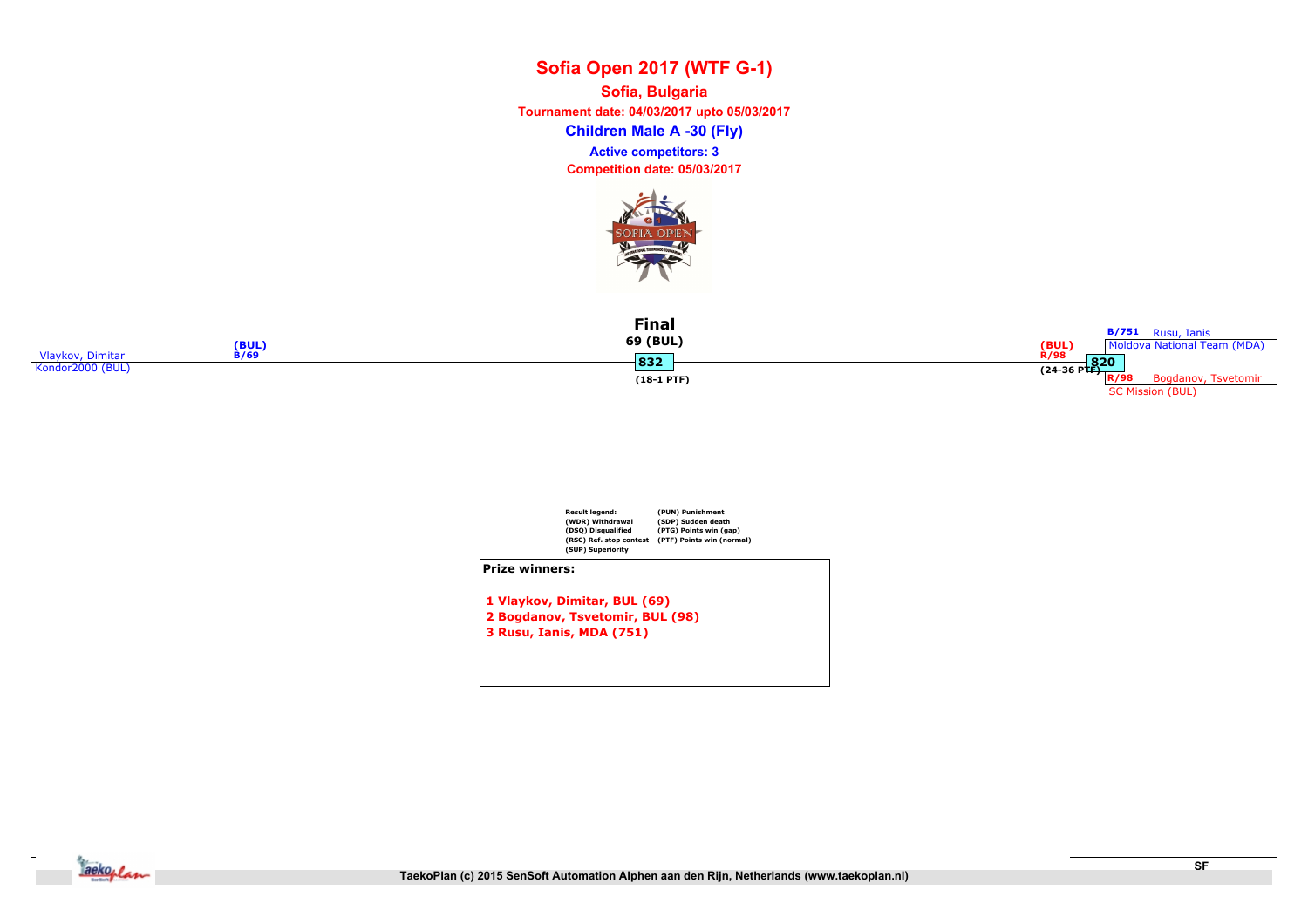# Sofia Open 2017 (WTF G-1) Children Male A -36 (Feather) Sofia, Bulgaria Tournament date: 04/03/2017 upto 05/03/2017 Competition date: 05/03/2017 Active competitors: 5





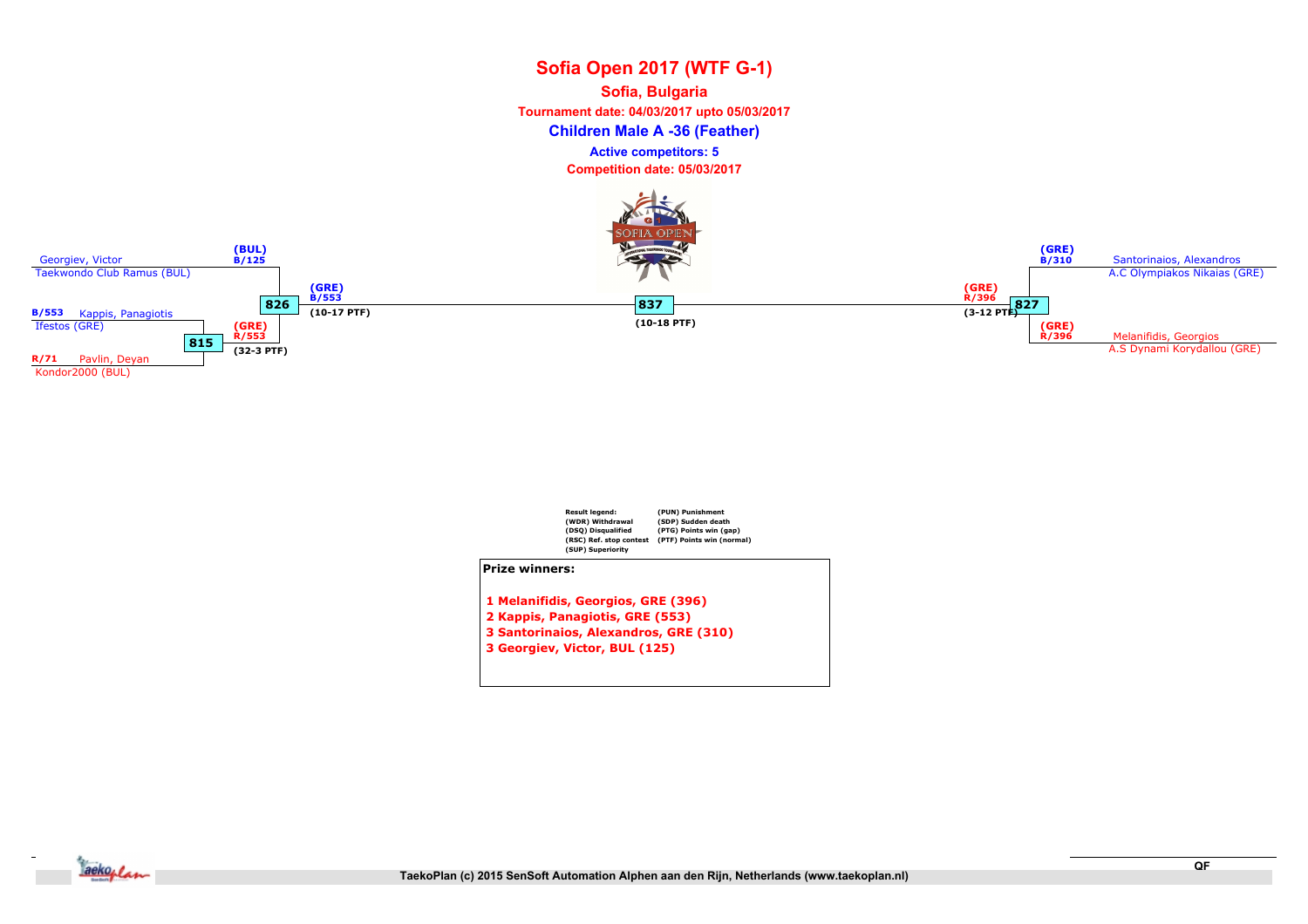Children Male A -40 (Light) Sofia, Bulgaria Tournament date: 04/03/2017 upto 05/03/2017 Competition date: 05/03/2017 Active competitors: 2



R/311 Fokas, Nikolaos A.C Olympiakos Nikaias (GRE)

830 B/72 Nikolov, Mario 2008<br>Kondor2000 (BUL) B/R (BUL)

(14-5 PTF)



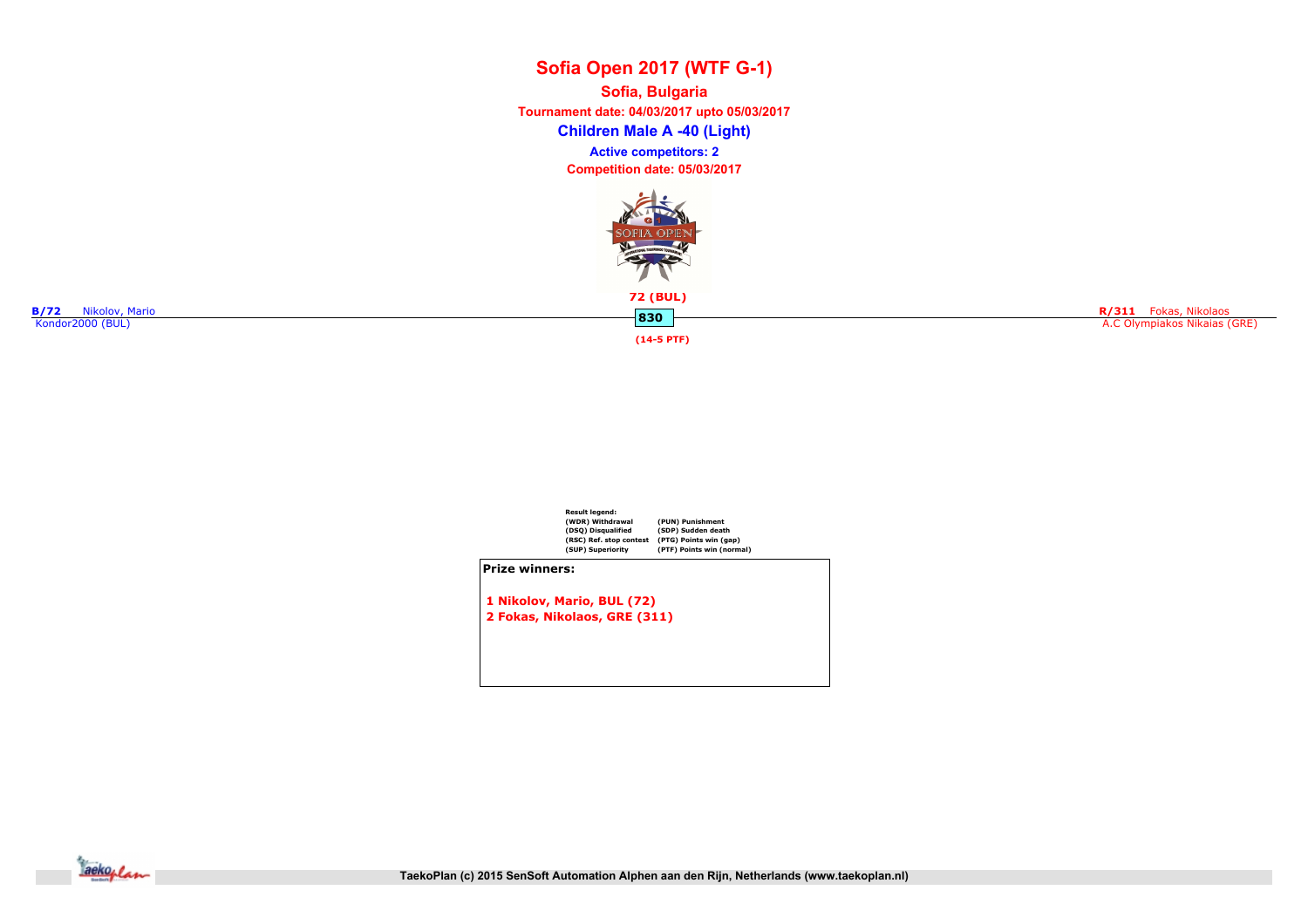Children Female A -27 (Fin) Sofia, Bulgaria Tournament date: 04/03/2017 upto 05/03/2017 Competition date: 05/03/2017 Active competitors: 3



|                  | (GRE                        | <b>Final</b><br>66 (BUL) | B/66<br>Stoyanova, Delina<br>$(BUL)$<br>R/66<br>Kondor2000 (BUL) |
|------------------|-----------------------------|--------------------------|------------------------------------------------------------------|
| MOROU, Adamantia | <b>B/414</b><br><b>.</b> ചെ |                          | 821                                                              |
| Ac Fokeas (GRE)  | ၊၀၁၁                        |                          | $(15-14 \text{ PTF})$                                            |
|                  |                             | $(15-21$ PTF)            | R/307<br>KRASSOPOULOU, Kyriaki                                   |
|                  |                             |                          | A.C Olympiakos Nikaias (GRE)                                     |



1 Stoyanova, Delina, BUL (66) 2 MOROU, Adamantia, GRE (414) 3 KRASSOPOULOU, Kyriaki, GRE (307)

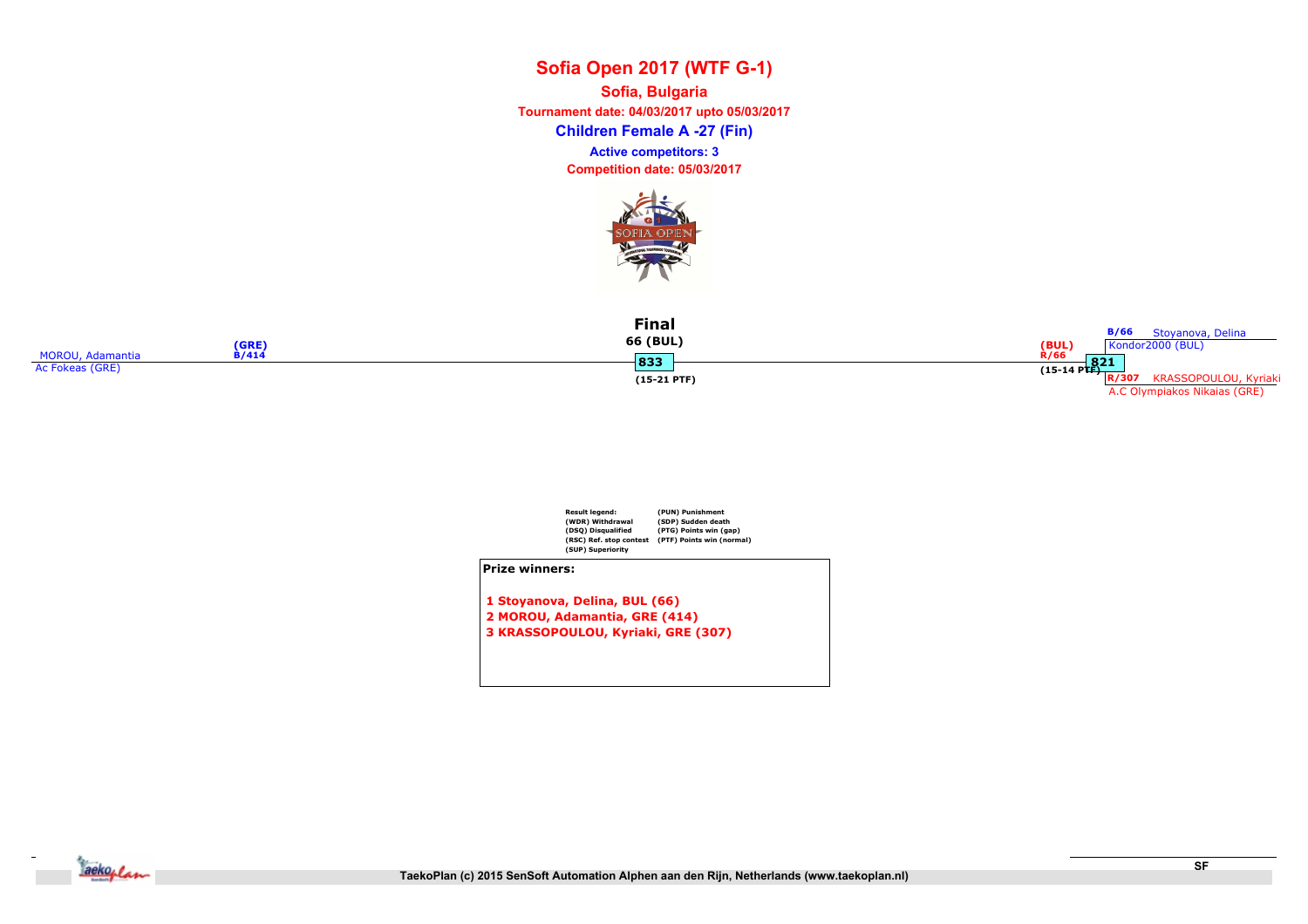Children Female A -33 (Bantam) Sofia, Bulgaria Tournament date: 04/03/2017 upto 05/03/2017 Competition date: 05/03/2017 Active competitors: 4



| <b>B/415</b> Vazaiou, Aikaterini<br>Ac Fokeas (GRE)                   | (FIN                  | <b>Final</b><br>395 (GRE) | <b>B/395</b> Kioskeroglou, Maria<br>(GRE)<br>A.S Dynami Korydallou (GRE)                       |
|-----------------------------------------------------------------------|-----------------------|---------------------------|------------------------------------------------------------------------------------------------|
| 822.1<br>R/261<br>Kortelainen, Aino<br>Taekwondourheilijat 2011 (FIN) | B/261<br>$(6-22$ PTF) | 834<br>$(1-37$ PTG)       | R/395<br>822<br>$(21-0) P T G$<br>Kopanopoulou, Konstantina Ma<br>A.C Olympiakos Nikaias (GRE) |



- 2 Kortelainen, Aino, FIN (261)
- 3 Kopanopoulou, Konstantina Maria, GRE (308)
- 3 Vazaiou, Aikaterini, GRE (415)

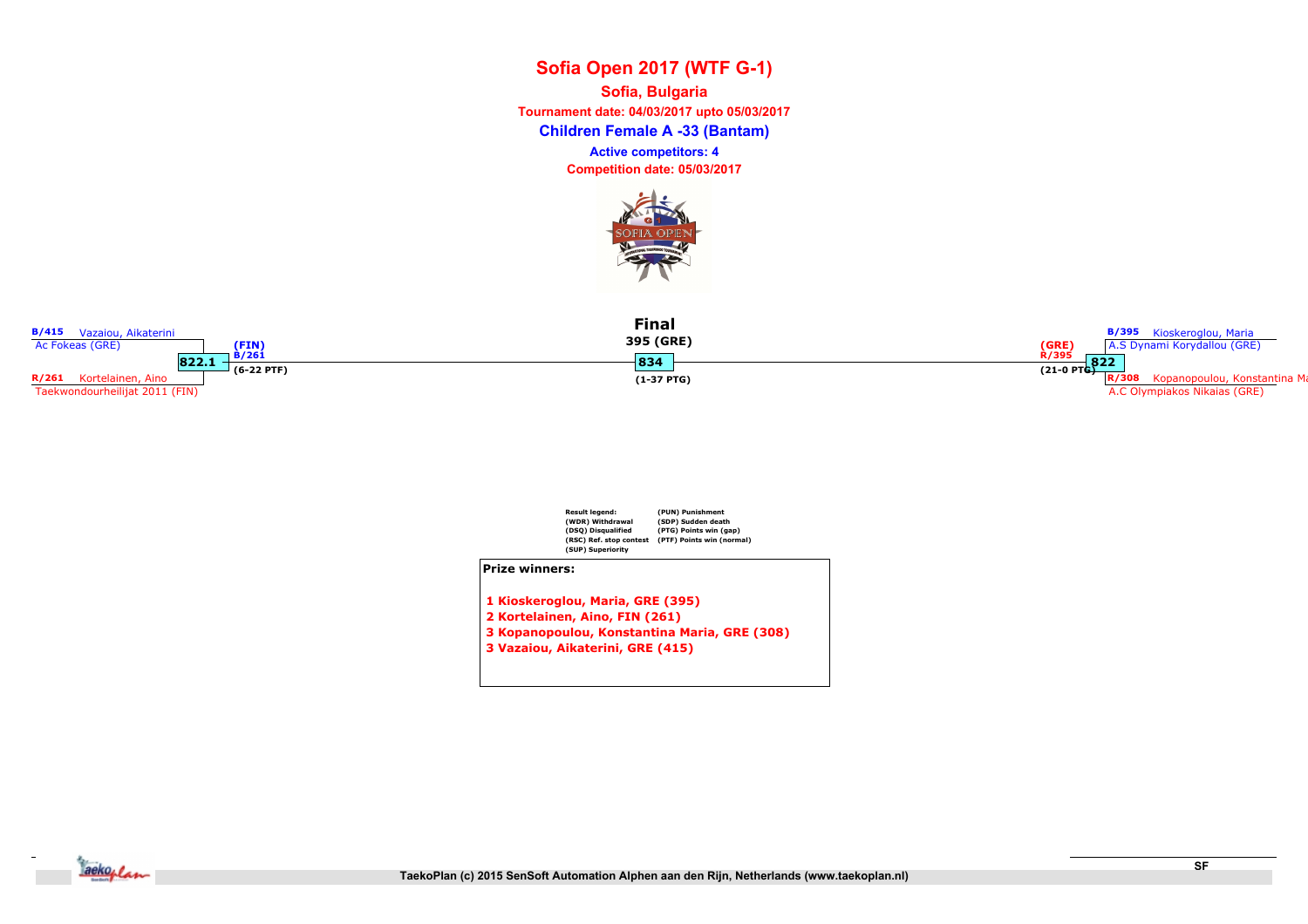Children Female A -36 (Feather) Sofia, Bulgaria Tournament date: 04/03/2017 upto 05/03/2017 Competition date: 05/03/2017 Active competitors: 3



|                             | (MDA)        | <b>Final</b><br>749 (MDA) | <b>B/67</b><br>Dimitrova, Viktoria<br>(BUL)<br>Kondor2000 (BUL) |
|-----------------------------|--------------|---------------------------|-----------------------------------------------------------------|
| <b>Rusu, Bianca</b>         | <b>B/749</b> | 835                       | R/67                                                            |
| Moldova National Team (MDA) |              |                           | $(6-0$ PTF $)$ 823                                              |
|                             |              | $(10-0$ PTF)              | Coman, Gabriela Bianca<br>R/779                                 |
|                             |              |                           | Romania National Team (ROU)                                     |



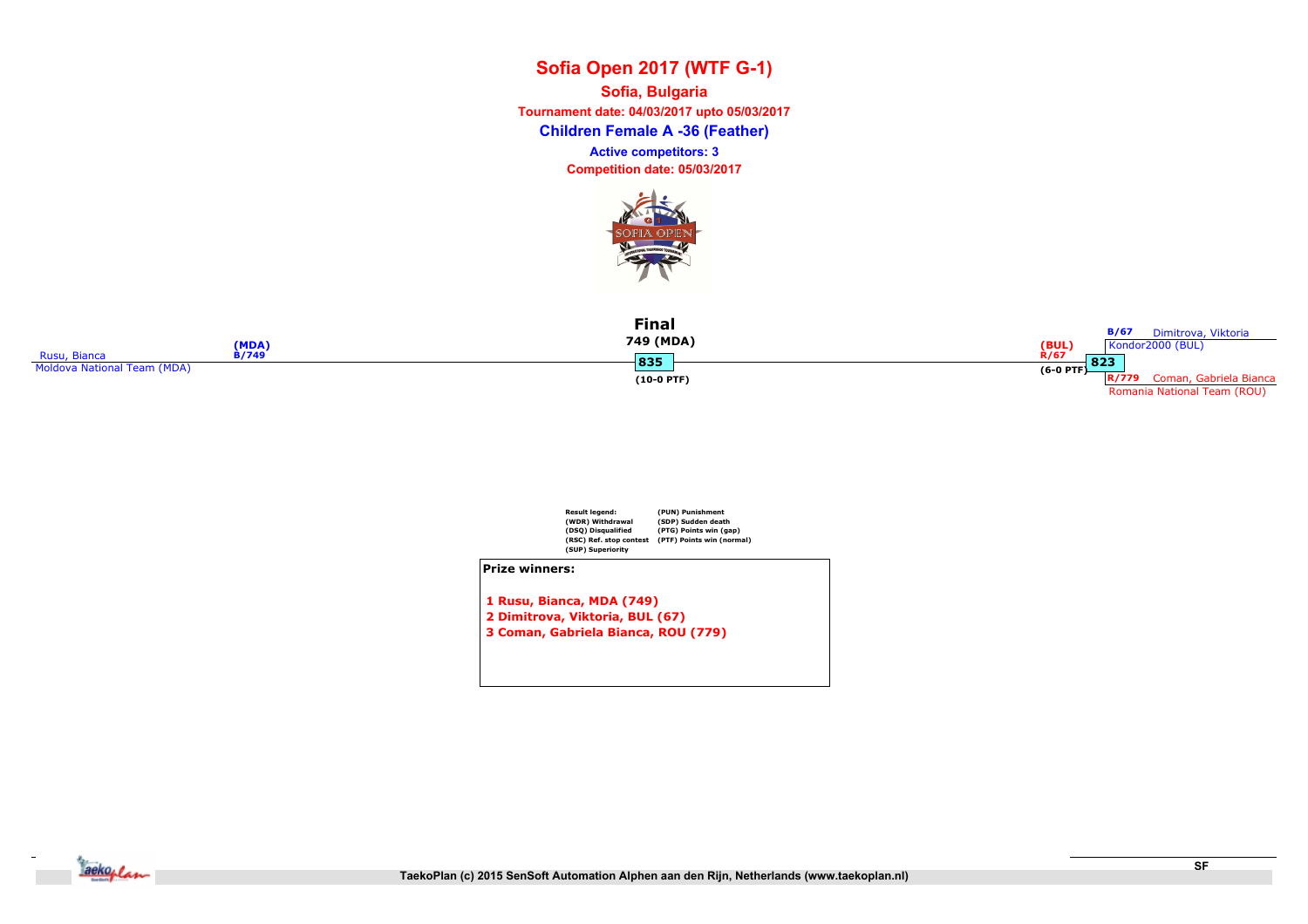Children Female A -40 (Light) Sofia, Bulgaria Tournament date: 04/03/2017 upto 05/03/2017 Competition date: 05/03/2017 Active competitors: 2



262 (FIN)

**B/198** Oxinou, GEORGIA **BOOK CONSTRUCTES AND STATE OF A SAMPLE STATES ON A SAMPLE STATES OF A SAMPLE STATES OF A SAMPLE STATES OF A SAMPLE STATES OF A SAMPLE STATES OF A SAMPLE STATES OF A SAMPLE STATES OF A SAMPLE STATES** 

(5-17 PTF)

R/262 Quinones, Sara Taekwondourheilijat 2011 (FIN)

Result legend: (WDR) Withdrawal (DSQ) Disqualified (RSC) Ref. stop contest (SUP) Superiority (PUN) Punishment (SDP) Sudden death (PTG) Points win (gap) (PTF) Points win (normal) Prize winners: 1 Quinones, Sara, FIN (262) 2 Oxinou, GEORGIA, CYP (198)